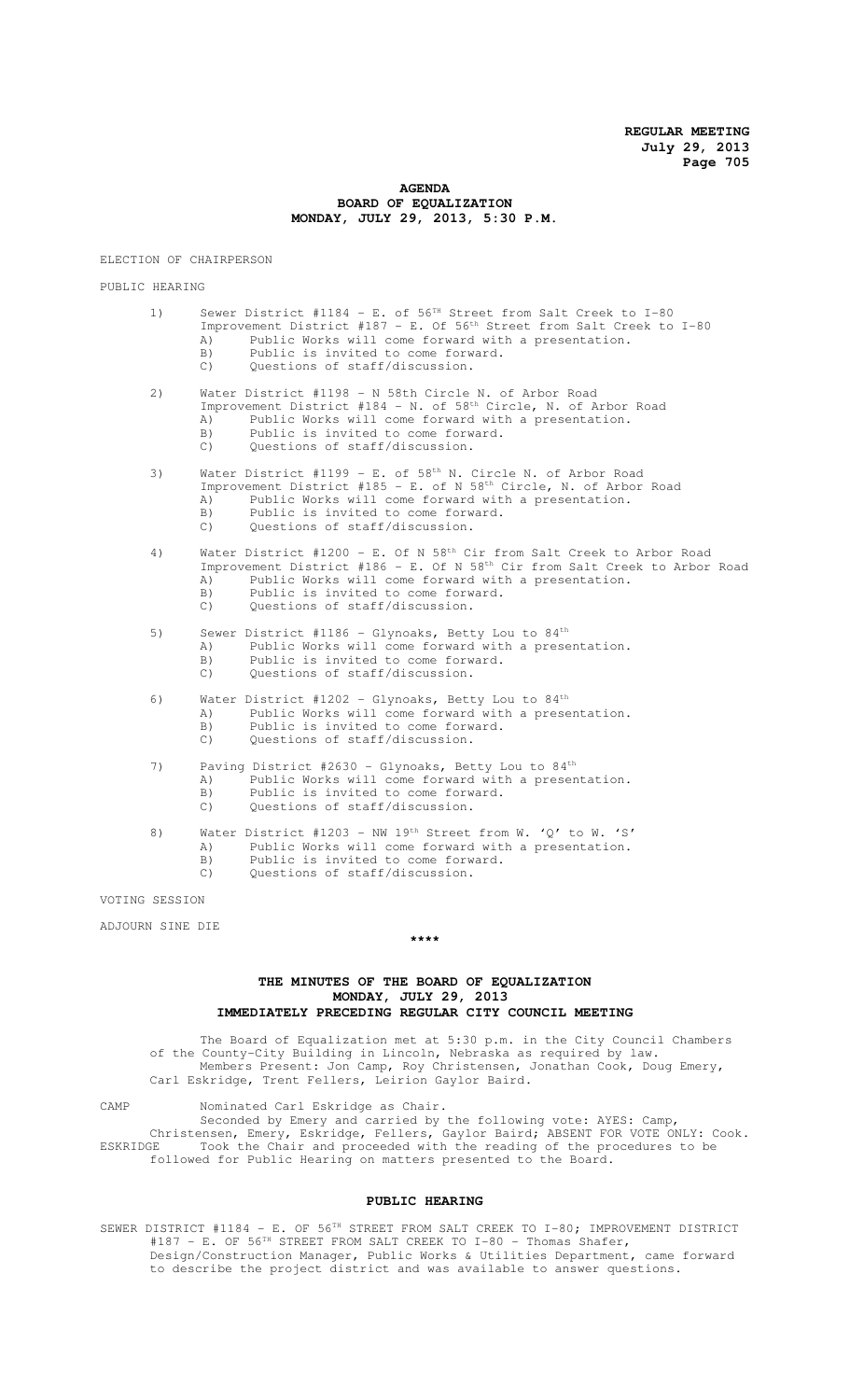- WATER DISTRICT #1198 N 58TH CIRCLE N. OF ARBOR ROAD; IMPROVEMENT DISTRICT #184 N. OF 58<sup>TH</sup> CIRCLE, N. OF ARBOR ROAD - Thomas Shafer, Design/Construction Manager, Public Works & Utilities Department, came forward to describe the project district and was available to answer questions.
- WATER DISTRICT #1199 E. OF 58TH N. CIRCLE N. OF ARBOR ROAD; IMPROVEMENT DISTRICT #185 - E. OF N 58TH CIRCLE, N. OF ARBOR ROAD - Thomas Shafer, Design/Construction Manager, Public Works & Utilities Department, came forward to describe the project district and was available to answer questions.
- WATER DISTRICT #1200 E. OF N 58TH CIR FROM SALT CREEK TO ARBOR ROAD; IMPROVEMENT DISTRICT #186 - E. OF N 58<sup>TH</sup> CIR FROM SALT CREEK TO ARBOR ROAD - Thomas Shafer, Design/Construction Manager, Public Works & Utilities Department, came forward to describe the project district. In answer to Council questions, he stated the overall goal is to provide City services to these annexed areas. When public services are provided to businesses and property owners, they pay for those improvements.
- SEWER DISTRICT #1186 GLYNOAKS, BETTY LOU TO 84<sup>TH</sup> Thomas Shafer, Design/Construction Manager, Public Works & Utilities Department, came forward to describe the project district and was available to answer questions.
- WATER DISTRICT #1202 GLYNOAKS, BETTY LOU TO 84TH Thomas Shafer, Design/Construction Manager, Public Works & Utilities Department, came forward to describe the project district and was available to answer questions.
- PAVING DISTRICT #2630 GLYNOAKS, BETTY LOU TO 84TH Thomas Shafer, Design/Construction Manager, Public Works & Utilities Department, came forward to describe the project district and was available to answer questions.
- WATER DISTRICT #1203 NW 19<sup>TH</sup> STREET FROM W. 'Q' TO W. 'S' Thomas Shafer, Design/Construction Manager, Public Works & Utilities Department, came forward to describe the project district and was available to answer questions. Neal Reblin, 330 NW 19<sup>th</sup> St., came forward to state the new water main was constructed to increase water pressure for a new duplex. His household was happy with water service prior to this project and gained no benefit from its completion. It is unfair to now be responsible for approximately \$4,000. The assessment amount was based on lot size, even though his house only takes up a smaller portion of the lot.

Mel Mettscher, 415 NW 19<sup>th</sup> St., came forward to state that his household did not want the water line. The developer who requested it should pay. Mr. Shafer returned to answer Council questions. The water main was created in April of 2011 and this assessment is to settle the cost. It had three public readings, including the Public Hearing. Three residents protested at that time. The assessment amounts are based on a \$40 per front foot value which is capped. Roughly \$38,000 was assessed to the benefitted property owners, and Lincoln Water System is subsidizing \$46,000. The properties belong to several different owners. The developer will \$9,600 for the duplexes and will also pay impact fees when they hook up to the water system as well. All property owners benefit from the water main because they now have a shorter services to maintain.

#### **VOTING SESSION**

- EMERY Moved approval of Items #1 thru #7 as assessed. Seconded by Fellers and carried by the following vote: AYES: Camp, Christensen, Cook, Emery, Eskridge, Fellers, Gaylor Baird; NAYS: None.
- EMERY Moved approval of Item #8 as assessed. Seconded by Fellers and carried by the following vote: AYES: Camp, Cook, Emery, Eskridge, Fellers, Gaylor Baird; NAYS: Christensen.

#### **ADJOURNMENT**

CAMP Moved to adjourn Sine Die. Seconded by Fellers and carried by the following vote: AYES: Camp, Christensen, Cook, Emery, Eskridge, Fellers, Gaylor Baird; NAYS: None.

**5:50 P.M.**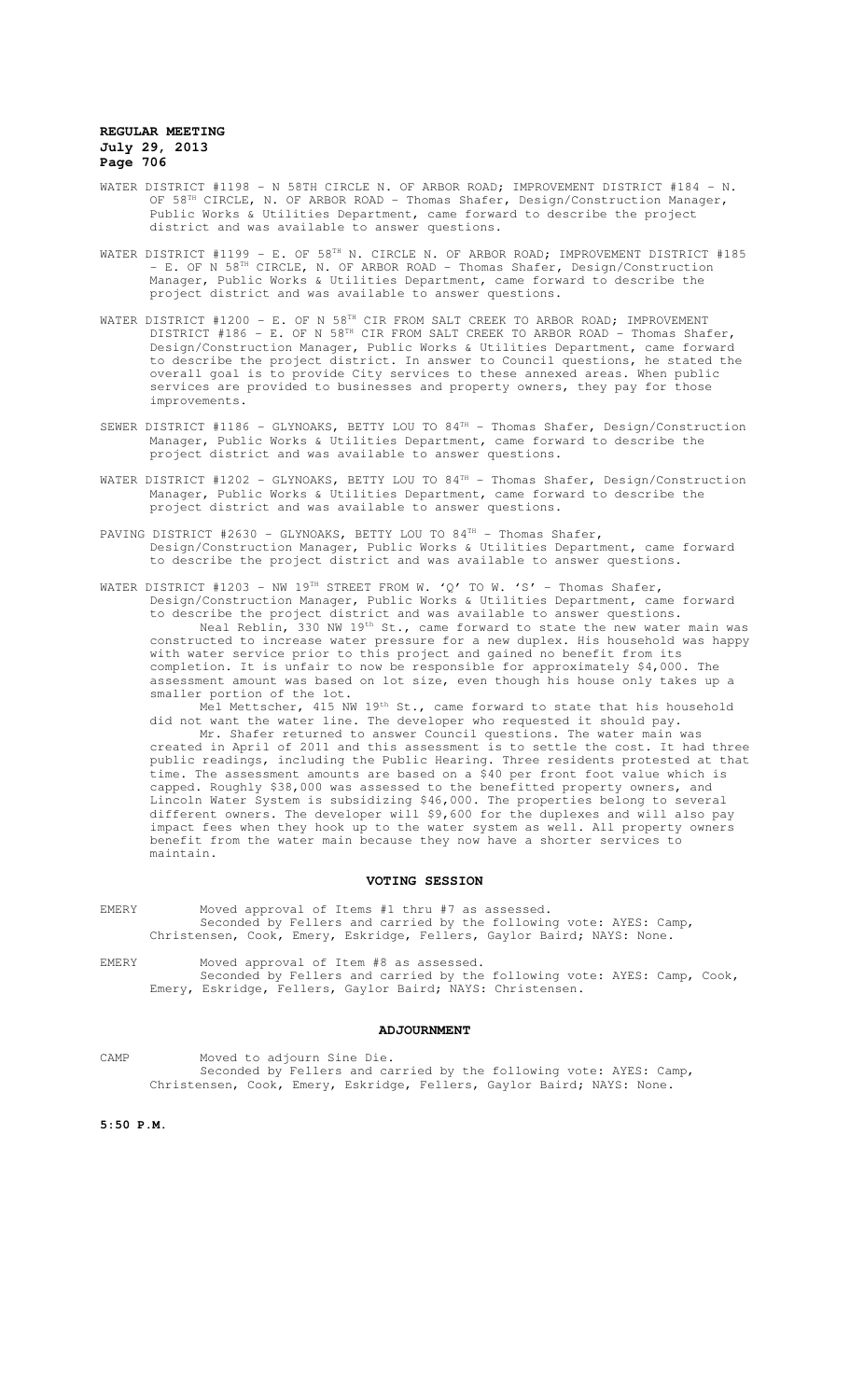## **THE MINUTES OF THE CITY COUNCIL MEETING HELD MONDAY, JULY 29, 2013 AT 5:30 P.M.**

The Meeting was called to order at 5:30 p.m. Present: Council Chair Eskridge; Council Members: Camp, Christensen, Cook, Emery, Fellers, Gaylor Baird; City Clerk, Teresa J. Meier.

Council Chair Eskridge announced that a copy of the Open Meetings Law is posted at the back of the Chamber by the northwest door. He asked all present to stand and recite the Pledge of Allegiance and observe a moment of silent meditation.

## **READING OF THE MINUTES**

COOK Having been appointed to read the minutes of the City Council proceedings of July 22, 2013 reported having done so, found same correct. Seconded by Emery & carried by the following vote: AYES: Camp, Christensen, Cook, Emery, Eskridge, Fellers, Gaylor Baird; NAYS: None.

#### **PUBLIC HEARING**

STREET NAME CHANGE 13006 – RENAMING A PORTION OF HILLTOP ROAD AS "NORTH HILL ROAD" LOCATED BETWEEN NORTH HILL ROAD AND FOLKWAYS BOULEVARD, GENERALLY LOCATED AT NORTH 27TH STREET AND FOLKWAYS BOULEVARD - Marvin Krout, Director of Planning Department, came forward to state that this area is being replatted for a new development. After review by staff and emergency services, it was determined that this was an item of possible confusion. The small section of road named North Hill Road was named in the 1990s and was originally intended to continue to the east to connect to 33<sup>rd</sup> Street. In 1997, Folkways Boulevard was built and has become the major collector to 33<sup>rd</sup> Street. Now this small section of roadway currently named "Hilltop Road" would make more sense as a continuation of North Hill Road. Discussion followed.

This matter was taken under advisement.

CHANGE OF ZONE 13013 – APPLICATION OF ARMSTRONG PROPERTIES FOR A CHANGE OF ZONE FROM H-2 HIGHWAY BUSINESS DISTRICT TO B-3 COMMERCIAL DISTRICT, ON PROPERTY GENERALLY LOCATED AT 366 NORTH 48TH STREET - Peter Katt, Baylor Evnen, came forward to state this is the site of the former Armstrong Furniture Store. Parking was not a problem while it was operated as a furniture store because there had been a waiver allowing for a reduction in parking requirements. In recent years, temporary fixes have been implemented, but this is not conducive to finding a long-term tenant. The B-3 Zoning District has a parking ratio requirement that will allow for the site to be fully parked and fully leased. Planning Commission gave its unanimous approval. Discussion followed.

Council Member Cook stated that at some point in the future, a different building could be constructed. In December of 2005, there was a resolution before Council to keep the curb cut open on the R Street side. That is the reason corner access is still there. If there were a high-traffic use on this site, it would potentially be problematic to have that type of access. It needs to be on record that Council acted in 2005, and that Public Works will revisit this matter when it becomes necessary.

Mr. Katt replied that if, in the future, the property is redeveloped for a different use, access would be an issue Public Works would review at that time.

This matter was taken under advisement.

APPROVING THE NEBRASKA PUBLIC HEALTH LABORATORY AGREEMENT FOR LABORATORY SERVICES BETWEEN THE CITY OF LINCOLN, ON BEHALF OF THE LINCOLN-LANCASTER COUNTY HEALTH DEPARTMENT, AND THE BOARD OF REGENTS OF THE UNIVERSITY OF NEBRASKA, ON BEHALF OF THE UNIVERSITY OF NEBRASKA MEDICAL CENTER COLLEGE OF MEDICINE, D/B/A NEBRASKA PUBLIC HEALTH LABORATORY FOR LABORATORY TESTING SERVICES FOR A TERM OF JULY 1, 2013 THROUGH JUNE 30, 2015. - Judy Halstead, Director of Health Department, came forward to state this is a relatively small agreement with University Medical Center. This particular contract has two purposes. The first is to build an interface with City electronic medical records and the Public Health lab so values can be electronically transferred back and forth. It is also a service agreement with the Public Health Lab to do specialized testing for tuberculosis for refugees.

This matter was taken under advisement.

IDENTIFYING AND DECLARING AN AREA WITHIN THE WEST HAYMARKET/DOWNTOWN AREA AS THE WEST HAYMARKET/DOWNTOWN BUSINESS AREA; APPROVING THE MAYOR'S APPOINTMENT OF MEMBERS TO THE WEST HAYMARKET/DOWNTOWN BUSINESS IMPROVEMENT BOARD; AND DIRECTING THE BOARD TO MAKE RECOMMENDATIONS TO THE CITY COUNCIL FOR THE ESTABLISHMENT OF A PLAN FOR IMPROVEMENTS IN THE WEST HAYMARKET/DOWNTOWN BUSINESS AREA. - David Landis, Director of Urban Development, came forward to state this is the first of 3 stages in creating a business improvement district. After the appointments and boundaries are approved, the appointees develop a plan for the BID. At that 2<sup>nd</sup> stage, a resolution of intent to create the BID comes before Council and becomes the notice to the community that there will be an assessment. After the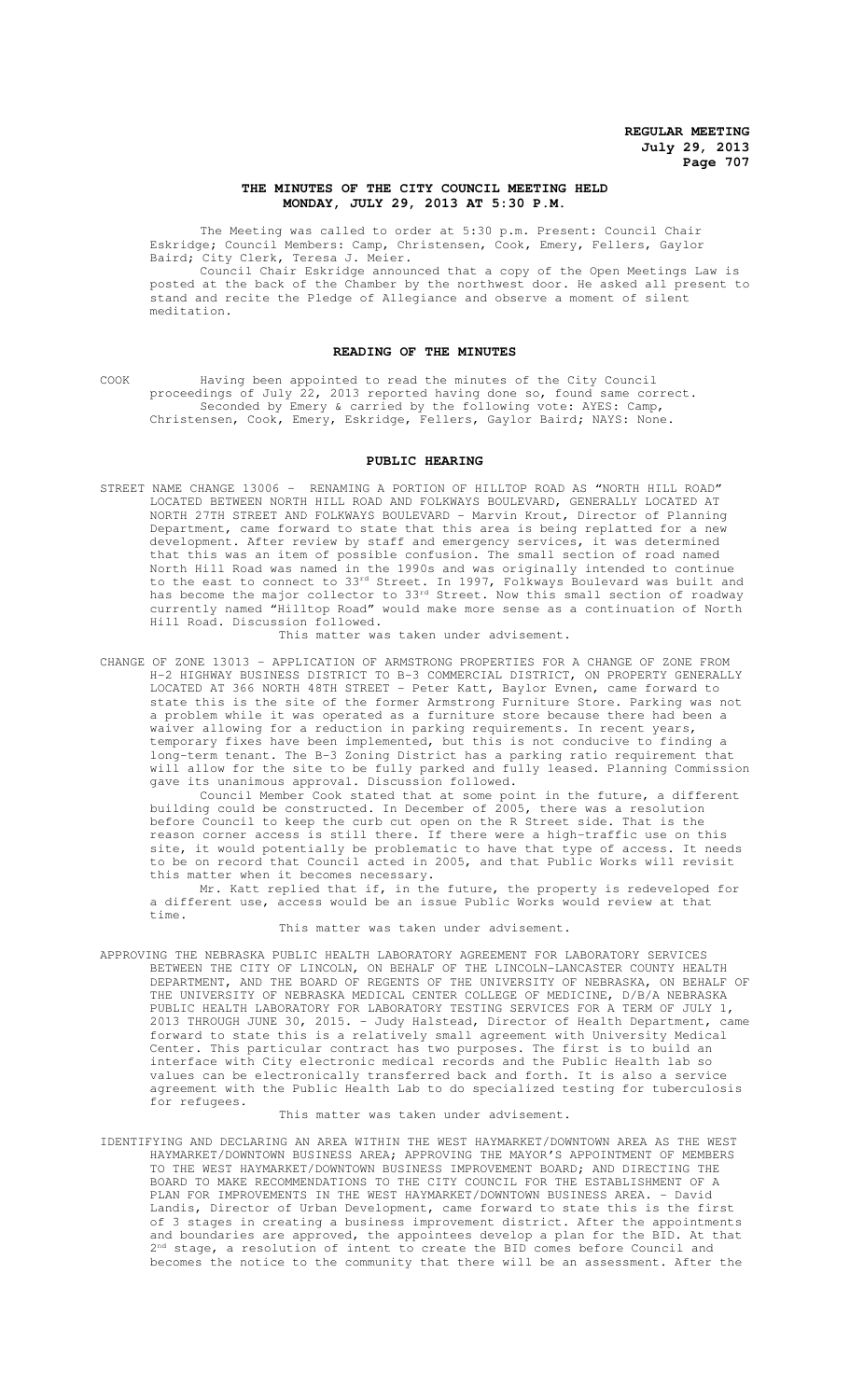public process, the actual creation of the district is the final step. BIDs are organized for maintenance purposes and take on the responsibilities of day-today activities to keep the City right-of-way clean, safe and attractive. Without the BID, the City would be responsible for all costs. Discussion followed.

Rick Peo, Chief Assistant City Attorney, came forward to state the Business Improvement District Act does not provide much specific guidance as to the actions of the board after they make their recommendations to the City Council. There is the exception that if an occupation tax is used to fund the improvements rather then special assessments, the City Council can delegate the Board to administer those funds. That could be a reason for ongoing existence of a board. The area was made broad to eliminate gaps, but smaller districts could be created within the core overlay area. The actions of the board are limited to the boundaries defined by Council.

Ed Swotek, Chair of BID Evaluation Committee, came forward on behalf of Downtown Lincoln Association's Board of Directors to convey support for the creation of this improvement board to explore the creation of new business improvement districts. The Downtown Lincoln Association is confident the creation of this BID is a valuable tool to keep the area inviting, to promote growth, and to preserve and enhance the investments that have been made. This matter was taken under advisement.

ACCEPTING THE REPORT OF NEW AND PENDING CLAIMS AGAINST THE CITY AND APPROVING

DISPOSITION OF CLAIMS SET FORTH FOR THE PERIOD OF JULY 1 - 15, 2013 - Lee Kolb, 1145 Charleston St., came forward to state that on June 24, a tree adjacent to his property fell on his vehicle. The City was notified about the damage. The tree was on the vehicle for two days before Mr. Kolb removed it himself. When the City did arrive the following Monday, they removed an adjacent tree that was deemed hazardous. The tree that fell had rotted on the inside, but it had shown no visible signs of deterioration.

Rod Confer, City Attorney, came forward to state this falls under Political Subdivision Tort Claims Act which states that in order for the City to pay claims, under State law, there must be proof of negligence on the part of the City. Although the tree was in decline, there was no prior knowledge of it. The other tree was removed to prevent future damage. This matter was taken under advisement.

# **COUNCIL ACTION**

#### **REPORTS OF CITY OFFICERS**

APPROVING AMENDMENT NO. 2 TO THE HOME VISITING SERVICES CONTRACT BETWEEN THE CITY OF LINCOLN, ON BEHALF OF THE LINCOLN-LANCASTER COUNTY HEALTH DEPARTMENT, AND THE NEBRASKA DEPARTMENT OF HEALTH AND HUMAN SERVICES, DIVISION OF PUBLIC HEALTH LIFESPAN HEALTH SERVICES UNIT FOR NEBRASKA MATERNAL INFANT EARLY CHILDHOOD HOME VISITING, TO EXTEND THE TERM BY AN ADDITIONAL FOUR MONTH PERIOD AND TO INCREASE THE FUNDING OF THE PROGRAM FOR THE EXTENDED TERM - CLERK read the following resolution, introduced by Roy Christensen, who moved its adoption:

A-87453 BE IT RESOLVED by the City Council of the City of Lincoln, Nebraska: That the attached Amendment No. 2 to the Home Visiting Services Contract between the City of Lincoln, on behalf of the Lincoln-Lancaster County Health Department, and the Nebraska Department of Health and Human Services, Division of Public Health Lifespan Health Services Unit, for Nebraska Maternal Infant Early Childhood Home Visiting, to extend the term by an additional four month period and to increase the funding of the Program for the extended term, in accordance with the terms, conditions and assurances contained in said Amendment to the Agreement, which is attached hereto as Exhibit "A", is hereby approved and the Mayor is hereby authorized to execute said Amendment on behalf of the City.

The City Clerk is directed to return the executed copies of the Agreement to Judy Halstead, Director of the Lincoln-Lancaster County Health Department. Introduced by Roy Christensen

Seconded by Fellers and carried by the following vote: AYES: Camp, Christensen, Cook, Emery, Eskridge, Fellers, Gaylor Baird; NAYS: None.

REPORT FROM THE CITY TREASURER OF CITY CASH ON HAND AT THE CLOSE OF BUSINESS JUNE 30, 2013 - CLERK presented said report which was placed on file in the Office of the City Clerk. **(5-21)**

CLERK'S LETTER AND MAYOR'S APPROVAL OF RESOLUTIONS AND ORDINANCES PASSED BY THE CITY COUNCIL ON JULY 15, 2013 - CLERK presented said report which was placed on file in the Office of the City Clerk. **(27-1)**

#### **PETITIONS & COMMUNICATIONS**

SETTING THE HEARING DATE OF MONDAY, AUGUST 12, 2013 AT 3:00 P.M. FOR THE APPLICATION OF BREEZY ISLAND, LLC DBA BREEZY ISLAND FOR A CLASS I LIQUOR LICENSE LOCATED AT 350 CANOPY STREET, SUITE 120 - CLERK read the following resolution, introduced by Jonathan Cook, who moved its adoption:

A-87454 BE IT RESOLVED by the City Council, of the City of Lincoln, that a hearing date is hereby set for Monday, August 12, 2013, at 3:00 p.m. or as soon thereafter as possible in the City Council Chambers, County-City Building, 555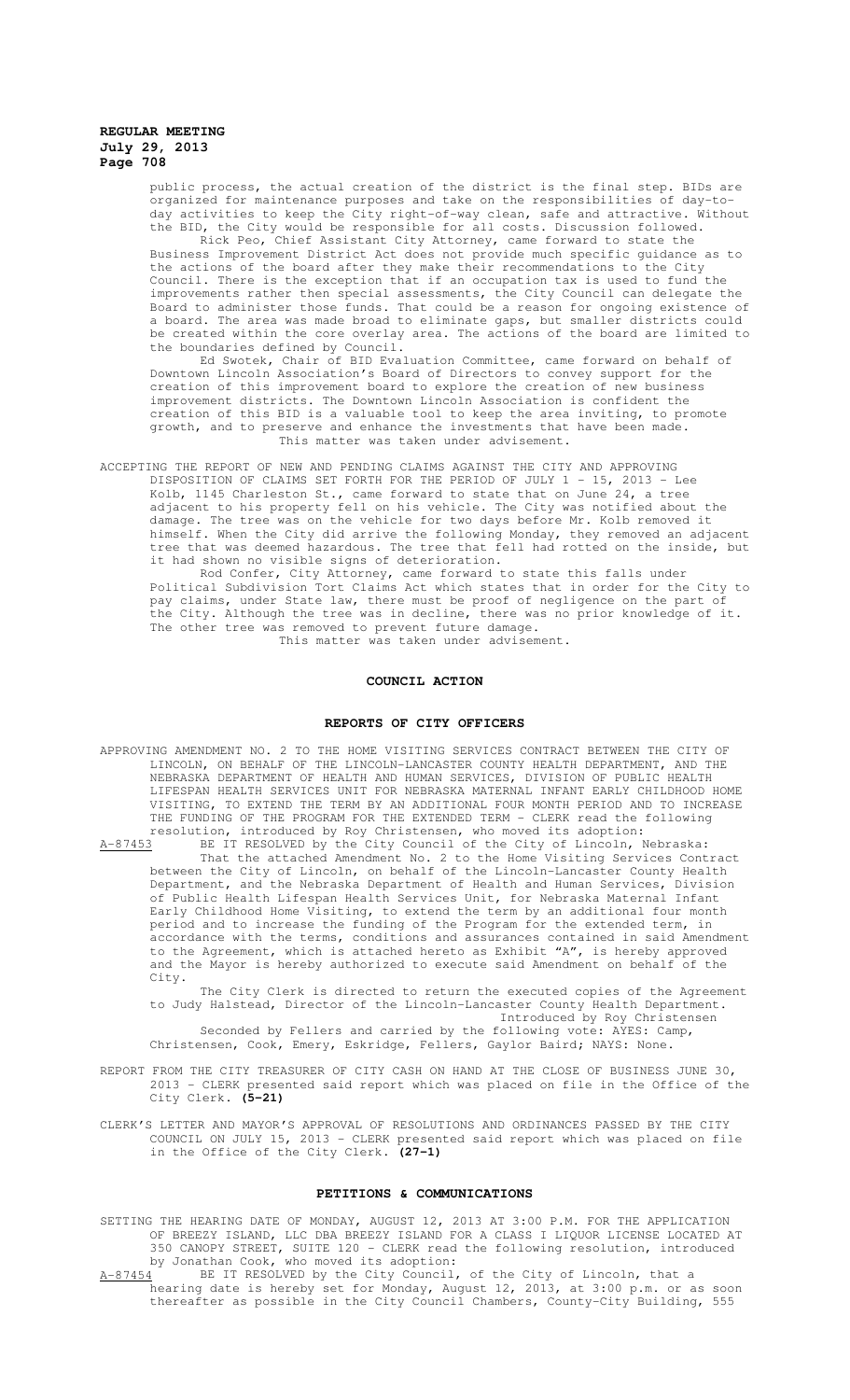S. 10th St., Lincoln, NE for the application of Breezy Island, LLC dba Breezy Island for a Class I liquor license located at 350 Canopy Street, Suite 120. If the Police Dept. is unable to complete the investigation by said time, a new hearing date will be set.

Introduced by Jonathan Cook Seconded by Fellers and carried by the following vote: AYES: Camp, Christensen, Cook, Emery, Eskridge, Fellers, Gaylor Baird; NAYS: None.

SETTING THE HEARING DATE OF MONDAY, AUGUST 12, 2013 AT 3:00 P.M. FOR THE APPLICATION OF BREEZY ISLAND, LLC DBA BREEZY ISLAND FOR A CLASS E LIQUOR LICENSE LOCATED AT 350 CANOPY STREET, SUITE 120 - CLERK read the following resolution, introduced by Jonathan Cook, who moved its adoption:<br>A-87455 BE IT RESOLVED by the City Council.

A-87455 BE IT RESOLVED by the City Council, of the City of Lincoln, that a hearing date is hereby set for Monday, August 12, 2013, at 3:00 p.m. or as soon thereafter as possible in the City Council Chambers, County-City Building, 555 S. 10th St., Lincoln, NE for the application of Breezy Island, LLC dba Breezy Island for a Class E liquor license located at 350 Canopy Street, Suite 120. If the Police Dept. is unable to complete the investigation by said time, a new hearing date will be set.

Introduced by Jonathan Cook Seconded by Fellers and carried by the following vote: AYES: Camp, Christensen, Cook, Emery, Eskridge, Fellers, Gaylor Baird; NAYS: None.

SETTING THE HEARING DATE OF MONDAY, AUGUST 12, 2013 AT 3:00 P.M. FOR THE APPLICATION OF FOOD AND BEVERAGE, LLC DBA PINNACLE BANK ARENA FOR A CLASS C LIQUOR LICENSE LOCATED AT 400 PINNACLE ARENA DRIVE - CLERK read the following resolution, introduced by Jonathan Cook, who moved its adoption:

A-87456 BE IT RESOLVED by the City Council, of the City of Lincoln, that a hearing date is hereby set for Monday, August 12, 2013, at 3:00 p.m. or as soon thereafter as possible in the City Council Chambers, County-City Building, 555 S. 10th St., Lincoln, NE for the application of Food and Beverage, LLC dba Pinnacle Bank Arena for a Class C liquor license located at 400 Pinnacle Arena Drive.

If the Police Dept. is unable to complete the investigation by said time, a new hearing date will be set.

Introduced by Jonathan Cook Seconded by Fellers and carried by the following vote: AYES: Camp, Christensen, Cook, Emery, Eskridge, Fellers, Gaylor Baird; NAYS: None.

SETTING THE HEARING DATE OF MONDAY, AUGUST 12, 2013 AT 3:00 P.M. FOR THE APPLICATION OF ADEPT DEVELOPMENT, LLC DBA ACES HAUS OF CUISINE FOR A CLASS I LIQUOR LICENSE LOCATED AT 200 NORTH  $70^{TH}$  STREET - CLERK read the following resolution, introduced by Jonathan Cook, who moved its adoption:<br>A-87457 BE IT RESOLVED by the City Council, of the Cit

BE IT RESOLVED by the City Council, of the City of Lincoln, that a hearing date is hereby set for Monday, August 12, 2013, at 3:00 p.m. or as soon thereafter as possible in the City Council Chambers, County-City Building, 555 S. 10th St., Lincoln, NE for the application of Adept Development, LLC dba Aces Haus of Cuisine for a Class I liquor license located at 200 North 70th Street. If the Police Dept. is unable to complete the investigation by said time, a new hearing date will be set.

Introduced by Jonathan Cook Seconded by Fellers and carried by the following vote: AYES: Camp, Christensen, Cook, Emery, Eskridge, Fellers, Gaylor Baird; NAYS: None.

REFERRALS TO THE PLANNING DEPARTMENT:

Pre-existing Use Permit No. 9U - Requested by BCLINC, LLC., for authority to adjust the parking requirements, on property legally described as Lot 1 and Outlots A and B, Edgewood Center; Lots 1 and 2, Edgewood Center 2nd Addition; Lot 2 and Outlot A, Edgewood Center 4th Addition; Lots 1 and 2, Edgewood Center 5th Addition; Lots 1 and 2, Edgewood Center 6th Addition; and, Lots 120 and 121 I.T., all located in the SW 1/4 of Section 9-9-7, Lancaster County, Nebraska, generally located at South 56th Street and Highway 2.

Special Permit No. 1787A - Requested by The Becher Trust, for an amendment to expand the area of the special permit for a personal wireless facility, on property generally located at Sun Valley Boulevard and Line Drive (603 Sun Valley Boulevard)

Special Permit No. 09022A - Requested by BVH Architects, for an amendment to allow a gas station/convenience store, on property generally located at S. 33rd Street and Yankee Hill Road (3201 Yankee Hill Road).

Special Permit No. 13035 - Requested by Tiffany Heier, for expansion of a nonconforming use, to reduce the side yard setback to construct a garage on property generally located at Cedar Avenue and High Street (3141 Cedar Avenue). Special Permit No. 13037 - requested by Casey's Retail Company, for the expansion of a nonconforming use to allow a building expansion for a building that is nonconforming relative to setbacks and the required separation for the sale of alcohol for consumption off the premises, on property generally located at S. 13th Street and E Street (1003 S. 13th Street).

### PLACED ON FILE IN THE OFFICE OF THE CITY CLERK:

Administrative Amendment No. 13049 to Change of Zone No. 13004, The Railyard Special Sign District, approved by the Director on July 16, 2013, requested by TDP Phase One, LLC, to clarify the language to allow translucent covers with internal light sources to be used with dimensional channel letters, and to allow a 4 foot by 4 foot logo to accompany the channel letters, on property generally located at N. 7<sup>th</sup> St. and Q St.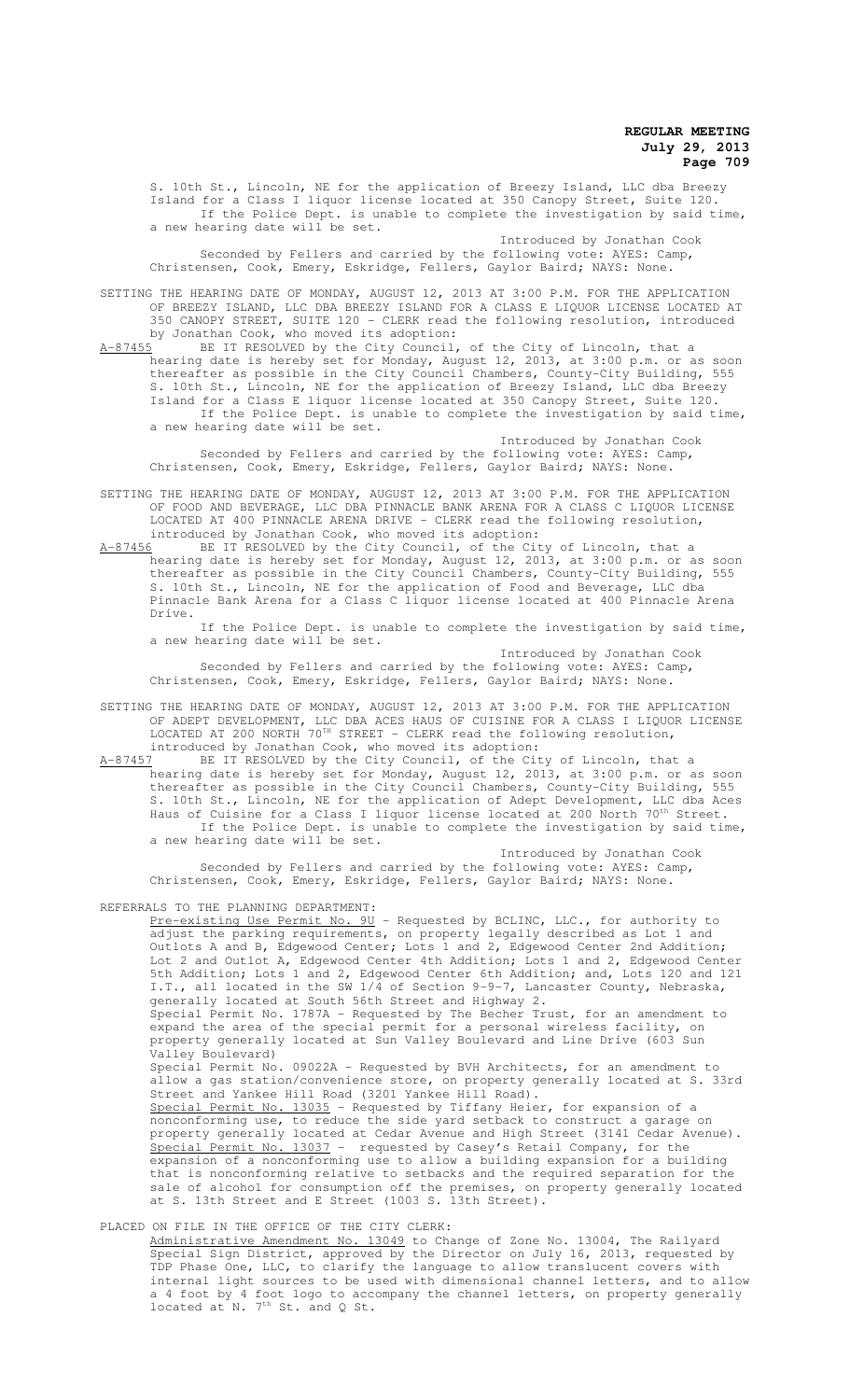Administrative Amendment No. 13041 to Special Permit No. 1813A, The Preserve on Antelope Creek Community Unit Plan, approved by the Planning Director on July 17, 2013, requested by Stephen and Debra Hennings, to adjust the rear setback for Lot 6, Block 2 (4625 Firebrush Lane) from 25 feet to 21 feet, on property generally located near S. 80<sup>th</sup> St. and Pioneers Blvd. Administrative Amendment No. 13050 to Pre-Existing Use Permit No. 13D, Briarhurst Center, approved by the Planning Director on July 19, 2013, requested by Jeff Luthy, to reduce the front yard setback from 50 feet to 20 feet and to revise the parking layout, on property generally located at S. 48th St. and Briarpark Dr.

## **MISCELLANEOUS REFERRALS - NONE**

#### **LIQUOR RESOLUTIONS - NONE**

## **ORDINANCES - 2ND READING & RELATED RESOLUTIONS (as required)**

- STREET NAME CHANGE 13006 RENAMING A PORTION OF HILLTOP ROAD AS "NORTH HILL ROAD" LOCATED BETWEEN NORTH HILL ROAD AND FOLKWAYS BOULEVARD, GENERALLY LOCATED AT NORTH 27TH STREET AND FOLKWAYS BOULEVARD - CLERK read an ordinance, introduced by Roy Christensen, changing the name of a portion of Hilltop Road located between North Hill Road and Folkways Boulevard, generally located at North  $27^{\rm th}$ Street and Folkways Boulevard, to North Hill Road, as recommended by the Street Name Committee, the second time.
- CHANGE OF ZONE 13013 APPLICATION OF ARMSTRONG PROPERTIES FOR A CHANGE OF ZONE FROM H-2 HIGHWAY BUSINESS DISTRICT TO B-3 COMMERCIAL DISTRICT, ON PROPERTY GENERALLY LOCATED AT 366 NORTH 48TH STREET - CLERK read an ordinance, introduced by Roy Christensen, amending the Lincoln Zoning District Maps adopted by reference and made a part of Title 27 of the Lincoln Municipal Code pursuant to Section 27.05.020 of the Lincoln Municipal Code, by changing the boundaries of the districts established and shown thereon, the second time.

## **PUBLIC HEARING - RESOLUTIONS**

- APPROVING THE NEBRASKA PUBLIC HEALTH LABORATORY AGREEMENT FOR LABORATORY SERVICES BETWEEN THE CITY OF LINCOLN, ON BEHALF OF THE LINCOLN-LANCASTER COUNTY HEALTH DEPARTMENT, AND THE BOARD OF REGENTS OF THE UNIVERSITY OF NEBRASKA, ON BEHALF OF THE UNIVERSITY OF NEBRASKA MEDICAL CENTER COLLEGE OF MEDICINE, D/B/A NEBRASKA PUBLIC HEALTH LABORATORY FOR LABORATORY TESTING SERVICES FOR A TERM OF JULY 1, 2013 THROUGH JUNE 30, 2015 - CLERK read the following resolution, introduced by Roy Christensen, who moved its adoption:
- A-87458 BE IT RESOLVED by the City Council of the City of Lincoln, Nebraska: That the attached Nebraska Public Health Laboratory Agreement for Laboratory Services between the City of Lincoln, on behalf of the Lincoln-Lancaster County Health Department, and the Board of Regents of the University of Nebraska, on behalf of the University of Nebraska Medical Center College of Medicine, d/b/a Nebraska Public Health Laboratory for laboratory testing services for a term of July 1, 2013 through June 30, 2015, in accordance with the terms, conditions and assurances contained in said Agreement, which is attached hereto as Exhibit "A", is hereby approved and the Mayor is hereby authorized to execute said Agreement on behalf of the City.
	- The City Clerk is directed to return the executed copies of the Agreement to Judy Halstead, Director of the Lincoln-Lancaster County Health Department. Introduced by Roy Christensen

Seconded by Fellers and carried by the following vote: AYES: Camp, Christensen, Cook, Emery, Eskridge, Fellers, Gaylor Baird; NAYS: None.

IDENTIFYING AND DECLARING AN AREA WITHIN THE WEST HAYMARKET/DOWNTOWN AREA AS THE WEST HAYMARKET/DOWNTOWN BUSINESS AREA; APPROVING THE MAYOR'S APPOINTMENT OF MEMBERS TO THE WEST HAYMARKET/DOWNTOWN BUSINESS IMPROVEMENT BOARD; AND DIRECTING THE BOARD TO MAKE RECOMMENDATIONS TO THE CITY COUNCIL FOR THE ESTABLISHMENT OF A PLAN FOR IMPROVEMENTS IN THE WEST HAYMARKET/DOWNTOWN BUSINESS AREA - CLERK read the following resolution, introduced by Roy Christensen, who moved its adoption: A-87459 WHEREAS, the City is authorized by the Business Improvement District Act

(Neb. Rev. Stat. §§ 19-4015-19-4038)(the Act) to create Business Improvement Districts within an established business area of the City zoned for Business, Public or Commercial purposes to provide means to raise the necessary funds for the purpose of providing and maintaining the improvements authorized by the Act; and

WHEREAS, the City wishes to identify a Business Area to be improved as provided in the Act and appoint a Business Area Improvement Board to study and make recommendations to the City Council for the establishment of a plan or plans for improvements in the Business Area consistent with the Act; and

WHEREAS, the area generally bounded by Pinnacle Arena Drive on the west, from L Street north to its intersection with Stadium Drive, thence south along Stadium Drive/North 10th Street to P Street, thence east along P Street to North 11th Street, thence south along North 11th Street to L Street, thence west along L Street to Pinnacle Arena Drive, shown in Attachment "A" attached hereto and incorporated herein by this reference, consists of land zoned for Business, Public, or Commercial purposes under the City of Lincoln Zoning Code.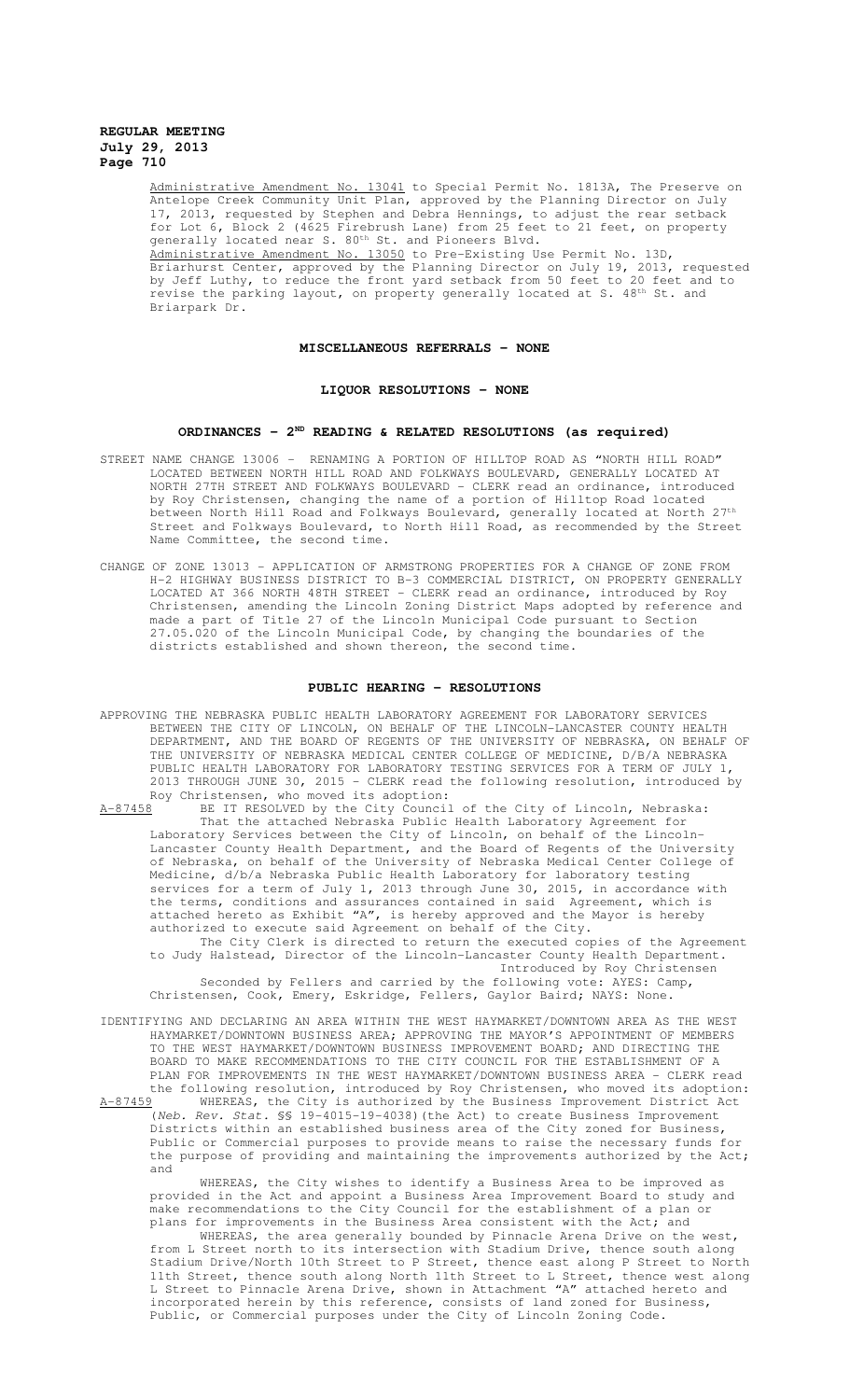NOW, THEREFORE, BE IT RESOLVED by the City Council of the City of Lincoln, Nebraska:

The Area described in Attachment "A" is eligible to be and is hereby declared to be an established Business Area of the City of Lincoln to be known as the "West Haymarket/Downtown Business Area".

2. The Mayor has appointed, and the City Council hereby approves, the following persons consisting of property owners, residents, business operators or users of space within the West Haymarket/Downtown Business Area as members of a Business Improvement Board to be known as the "West Haymarket/Downtown Business Improvement Board":

Jim Arter Josh Berger Diane Cunningham John Kay Wilma Hansen McCoy John Olsson Trish Owen Scott Richardson Will Scott Clay Smith Angie Tucci

3. The above-named members of the West Haymarket/Downtown Business Improvement Board have agreed to and shall serve without compensation for a three year term or until their successors are appointed and qualified as provided under the Act.

4. The West Haymarket/Downtown Business Improvement Board shall make recommendations to the City Council for the establishment of a plan or plans for improvements in the West Haymarket/Downtown Business Area.

5. The West Haymarket/Downtown Business Improvement Board may make recommendations to the City Council on the proposed boundaries for any Business Improvement Districts to be established in the West Haymarket/Downtown Business Area. The Board may also make recommendations as to the use of funds collected in any type of assessments, if any, related to the West Haymarket/Downtown Business Area.

6. The West Haymarket/Downtown Business Improvement Board shall comply with the Act and meet according to law and such rules and by-laws as the Board shall adopt.

Introduced by Roy Christensen

Seconded by Fellers and carried by the following vote: AYES: Christensen, Cook, Emery, Eskridge, Fellers, Gaylor Baird; NAYS: None; ABSTAINED: Camp.

ACCEPTING THE REPORT OF NEW AND PENDING CLAIMS AGAINST THE CITY AND APPROVING DISPOSITION OF CLAIMS SET FORTH FOR THE PERIOD OF JULY 1 - 15, 2013 - CLERK read

the following resolution, introduced by Roy Christensen, who moved its adoption: A-87460 BE IT RESOLVED by the City Council of the City of Lincoln, Nebraska: That the claims listed in the attached report, marked as Exhibit "A",

dated July 16, 2013, of various new and pending tort claims filed against the City of Lincoln with the Office of the City Attorney or the Office of the City Clerk, as well as claims which have been disposed of, are hereby received as required by <u>Neb. Rev. Stat.</u> § 13-905 (Reissue 1997). The dispositions of claims by the Office of the City Attorney, as shown by the attached report, are hereby approved:

| DENIED CLAIMS    |          | ALLOWED/SETTLED CLAIMS                                                       |          |  |
|------------------|----------|------------------------------------------------------------------------------|----------|--|
| Jo Angela Wesley | NAS*     | Kip Lippold                                                                  | \$673.12 |  |
| Deb Broussard    | \$147.24 | Joseph Brandon                                                               | 296.37   |  |
| Alex Souza       | 380.23   | Douglas Chonis/Allstate Insurance Co. 2,500.00                               |          |  |
| William Kolb     | 3,975.78 |                                                                              |          |  |
|                  |          | The City Attorney is hereby directed to mail to the various claimants        |          |  |
|                  |          | listed herein a copy of this resolution which shows the final disposition of |          |  |

Introduced by Roy Christensen Seconded by Emery and carried by the following vote: AYES: Christensen, Cook, Emery, Eskridge, Fellers, Gaylor Baird; NAYS: None; ABSTAINED: Camp.

## ORDINANCE - 3<sup>RD</sup> READING & RELATED RESOLUTIONS (as required)

ANNEXATION 13002 – AMENDING THE LINCOLN CORPORATE LIMITS MAP BY ANNEXING APPROXIMATELY 24 ACRES GENERALLY LOCATED NORTHEAST OF SOUTH 27TH STREET AND APPROAIMAIEDI 24 ACRES GENERATED ISOCHTER NORTHEAST OF SOOTH FIRE STATED INTO ROKEBY ROAD. (RELATED ITEMS: 13-79, 13-80) - CLERK read an ordinance, introduced<br>by Jon Camp, annexing and including the below described land as by Jon Camp, annexing and including the below described land as part of the City of Lincoln, Nebraska and amending the Corporate Limits Map attached to and made a part of Ordinance No. 18208, to reflect the extension of the corporate limits boundary of the City of Lincoln, Nebraska established and shown thereon, the third time.

CAMP Moved to pass the ordinance as read.

their claim.

Seconded by Fellers and carried by the following vote: AYES: Camp, Christensen, Cook, Emery, Eskridge, Fellers, Gaylor Baird; NAYS: None. The ordinance, being numbered **#19896**, is recorded in Ordinance Book #28, Page .

CHANGE OF ZONE 13011 – APPLICATION OF LINCOLN FEDERAL BANCORP, INC. FOR A CHANGE OF ZONE FROM AG AGRICULTURE DISTRICT TO R-3 RESIDENTIAL DISTRICT ON PROPERTY GENERALLY LOCATED NORTHEAST OF SOUTH 27TH STREET AND ROKEBY ROAD. (RELATED ITEMS: 13-79, 13-80)- CLERK read an ordinance, introduced by Jon Camp, amending the Lincoln Zoning District Maps adopted by reference and made a part of Title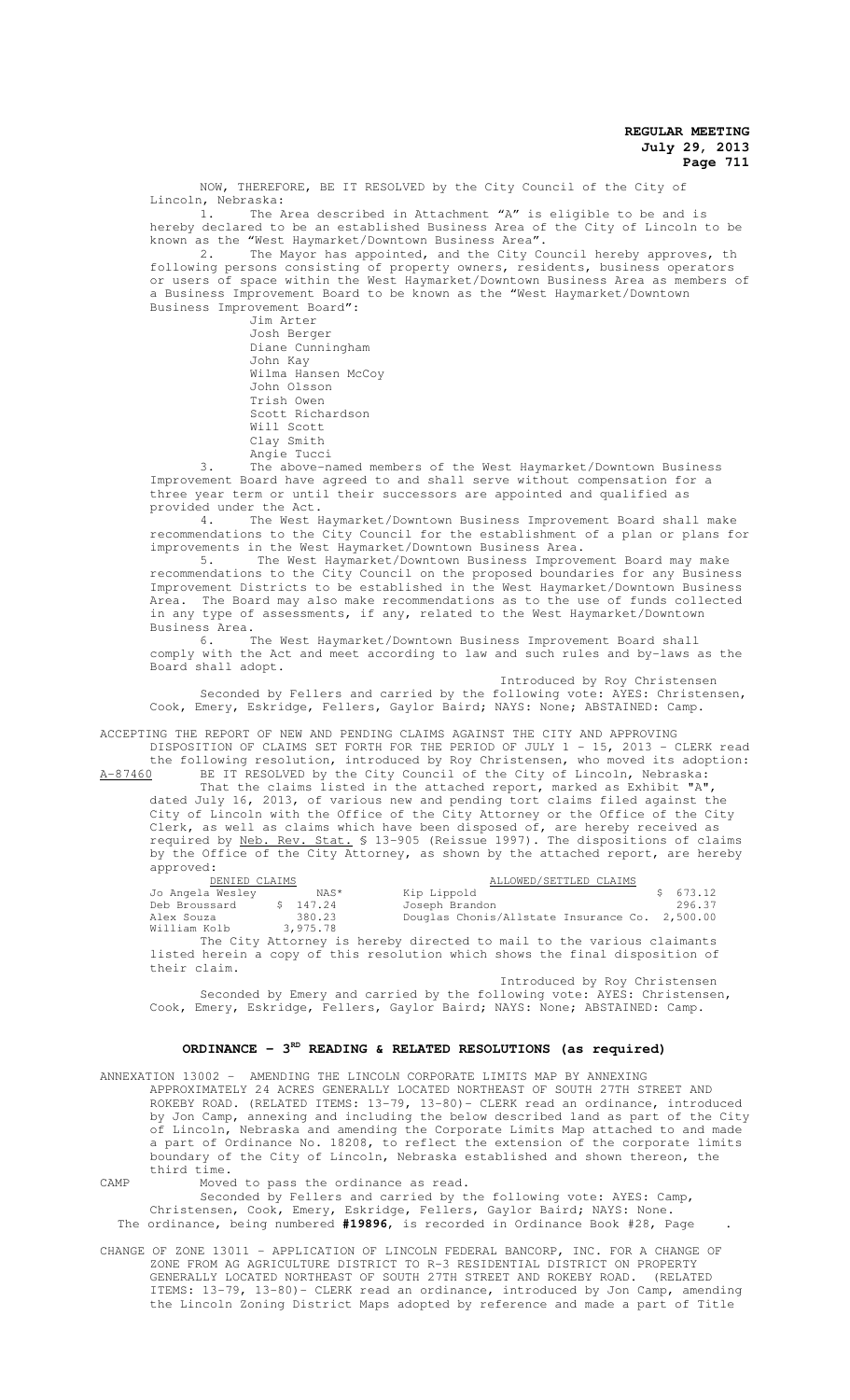27 of the Lincoln Municipal Code, pursuant to Section 27.05.020 of Lincoln Municipal Code, by changing the boundaries of the districts established and shown thereon, the third time.

CAMP Moved to pass the ordinance as read.

Seconded by Fellers and carried by the following vote: AYES: Camp, Christensen, Cook, Emery, Eskridge, Fellers, Gaylor Baird; NAYS: None. The ordinance, being numbered **#19897**, is recorded in Ordinance Book #28, Page .

TEXT AMENDMENT 13007 – AMENDING TITLE 27 OF THE LINCOLN MUNICIPAL CODE TO DEFINE AND REGULATE THE USE OF OUTLOTS BY AMENDING SECTION 27.02.160 TO ADD THE DEFINITION OF "OUTLOT"; AMENDING SECTION 27.69.030 TO PROVIDE SIGNS MAY BE ERECTED AND MAINTAINED ON AN OUTLOT; AND ADDING A NEW SECTION 27.70.070 TO ESTABLISH PERMITTED USES FOR AN OUTLOT - CLERK read an ordinance, introduced by Jon Camp, amending Title 27 of the Lincoln Municipal Code to define and regulate the use of outlots by amending Section 27.02.160 to add the definition of "outlot"; of outlots by amending Section  $27.02.160$  to add the definition of "outlot";<br>amending Section 27.69.030 to provide signs may be erected and maintained on an outlot; adding a new Section 27.70.070 to establish permitted uses for an outlot; and repealing sections 27.02.160 and 27.69.030 of the Lincoln Municipal Code as hitherto existing, the third time.

- CAMP Moved to pass the ordinance as read. Seconded by Fellers and carried by the following vote: AYES: Camp, Christensen, Cook, Emery, Eskridge, Fellers, Gaylor Baird; NAYS: None. The ordinance, being numbered **#19898**, is recorded in Ordinance Book #28, Page .
- TEXT AMENDMENT 13009 AMENDING CHAPTER 26.07 OF THE LINCOLN MUNICIPAL CODE (LAND SUBDIVISION DEFINITIONS) BY AMENDING SECTION 26.07.135 TO REVISE THE DEFINITION OF "OUTLOT" - CLERK read an ordinance, introduced by Jon Camp, amending Chapter 26.07 of the Lincoln Municipal Code (Land Subdivision Definitions) by amending Section 26.07.135 to revise the definition of " outlot"; and repealing Section 26.07.135 of the Lincoln Municipal Code as hitherto existing, the third time. CAMP Moved to pass the ordinance as read.

Seconded by Fellers and carried by the following vote: AYES: Camp, Christensen, Cook, Emery, Eskridge, Fellers, Gaylor Baird; NAYS: None. The ordinance, being numbered **#19899**, is recorded in Ordinance Book #28, Page .

APPROVING AMENDMENT NO. 1 TO THE WILDERNESS HEIGHTS CONDITIONAL ANNEXATION AND ZONING AGREEMENT BETWEEN THE CITY AND LINCOLN FEDERAL BANCORP, RELATING TO THE ANNEXATION OF APPROXIMATELY 153 ACRES OF PROPERTY GENERALLY LOCATED ON THE EAST SIDE OF SOUTH 40TH STREET AND SOUTH OF YANKEE HILL ROAD TO DEFINE THE PHASE I COMMERCIAL AREA OF WILDERNESS HEIGHTS, AND TO CLARIFY THE REQUIREMENTS FOR THE TIMING AND CONSTRUCTION OF SITE RELATED IMPROVEMENTS TO YANKEE HILL ROAD, SOUTH 40TH STREET AND HOHENSEE, AND ARTERIAL STREET IMPROVEMENTS TO SOUTH 40TH STREET TO ACCOMMODATE DEVELOPMENT IN THE PHASE I AND PHASE II COMMERCIAL AREAS. (RELATED ITEMS: 13R-158, 13-83) (ACTION DATE: 7/29/13) - CLERK read the following resolution, introduced by Jon Camp, who moved its adoption:

A-87461 BE IT RESOLVED by the City Council of the City of Lincoln, Nebraska: That Amendment No. 1 to the Wilderness Heights Conditional Annexation and Zoning Agreement (Amendment No. 1) which is attached hereto, marked as Attachment "A" and made a part hereof by reference, between the City of Lincoln and Lincoln Federal Bancorp, to amend the terms and conditions contained in said Wilderness Heights Conditional Annexation and Zoning Agreement with respect to the annexation of approximately 153 acres of property generally located on the east side of South 40th Street and south of Yankee Hill Road, to define the Phase I Commercial Area of Wilderness Heights, and to clarify the requirements for the timing and construction of site related improvements to Yankee Hill Road, South 40th Street and Hohensee, and Arterial Street Improvements to South 40th Street to accommodate development in the Phase I and Phase II Commercial Areas is hereby approved and the Mayor is authorized to execute Amendment No. 1 on behalf of the City.

BE IT FURTHER RESOLVED that the City Clerk is directed to return one fully executed copy of this Amendment No. 1 to Christy Eichorn, Planning Department, for distribution to the Owner.

BE IT FURTHER RESOLVED that the City Clerk is directed to record the Amendment No. 1 with the Register of Deeds to be indexed against Lots 49 and 50 of Irregular Tracts, located in the Northwest Quarter of Section 29, Township 9 North, Range 7 East of the 6th P.M., Lincoln, Lancaster County, Nebraska. BE IT FURTHER RESOLVED that the City Clerk is directed to forward a copy of this Agreement to Michaela Dugan, Impact Fee Administrator. Introduced by Jon Camp

Seconded by Fellers and carried by the following vote: AYES: Camp, Christensen, Cook, Emery, Eskridge, Fellers, Gaylor Baird; NAYS: None.

CHANGE OF ZONE 07060A – APPLICATION OF WEST DODGE PLACE TO AMEND THE WILDERNESS HEIGHTS PLANNED UNIT DEVELOPMENT TO ALLOW MOTORIZED VEHICLE SALES AND SERVICE, AND TO REZONE A PORTION OF THE PUD FROM B-2 PLANNED NEIGHBORHOOD BUSINESS DISTRICT PUD TO R-3 RESIDENTIAL, ON PROPERTY GENERALLY LOCATED AT THE SOUTHEAST CORNER OF SOUTH 40TH STREET AND YANKEE HILL ROAD. (RELATED ITEMS: 13R-158, 13- 83) - CLERK read an ordinance, introduced by Jon Camp, amending the Wilderness Heights Planned Unit Development to rezone approximately 1.13 acres of the below described property from B-2 Planned Neighborhood Business District to R-3 Residential District and to remove said R-3 zoned land from the Planned Unit Development Overlay District, and to allow motor vehicle sales and service as a permitted use on property generally located on the southeast corner of South 40th Street and Yankee Hill Road and legally described as a portion of Lots 49 and 50, located in the Northwest Quarter of Section 29, Township 9 North, Range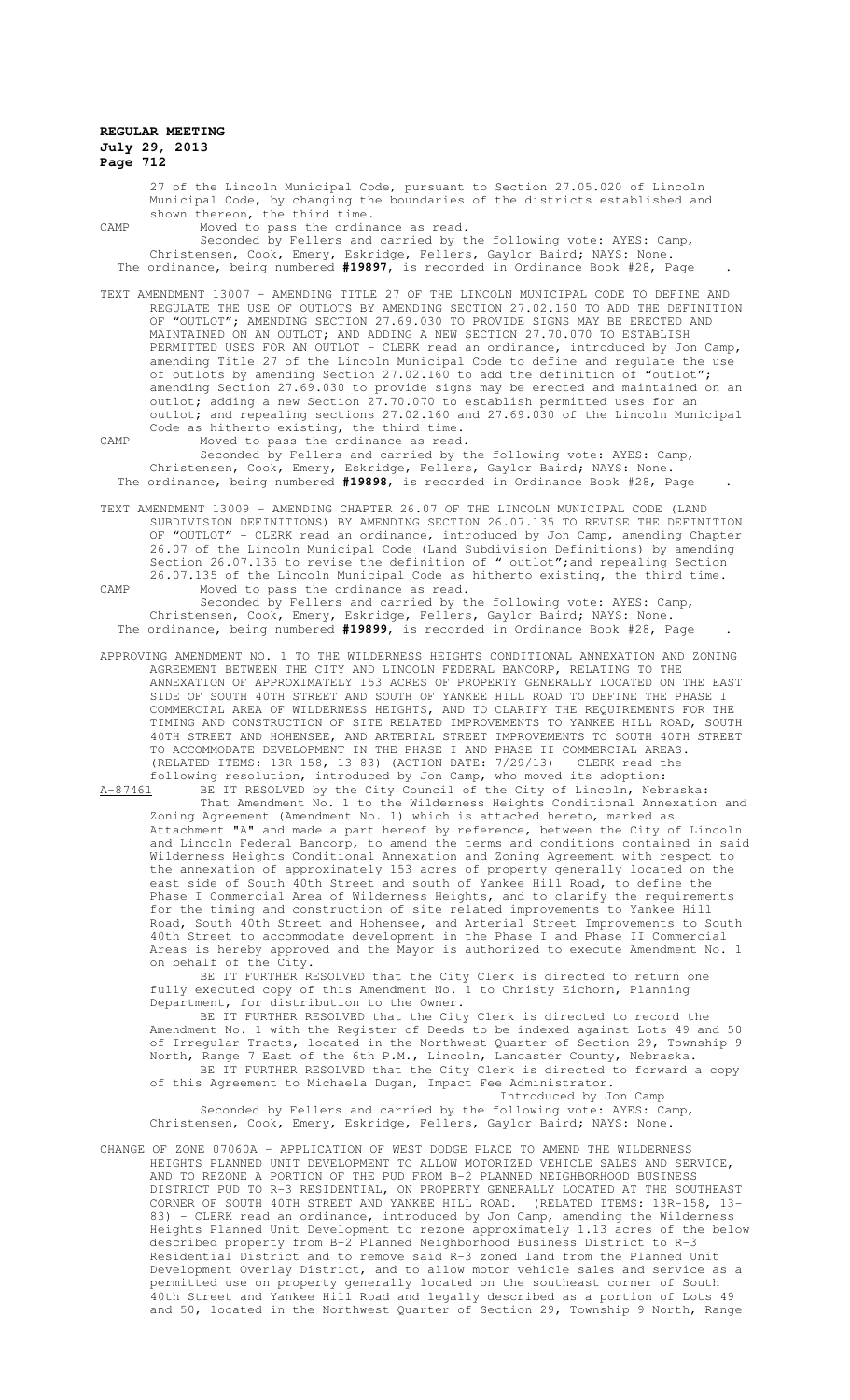7 East of the 6th P.M., Lancaster County, Nebraska, and more particularly described by metes and bounds in Attachment "A" attached hereto, the third time. CAMP Moved to pass the ordinance as read. Seconded by Fellers and carried by the following vote: AYES: Camp,

Christensen, Cook, Emery, Eskridge, Fellers, Gaylor Baird; NAYS: None. The ordinance, being numbered **#19900**, is recorded in Ordinance Book #28, Page .

AUTHORIZING THE EXECUTION AND DELIVERY OF AN AMENDED AND RESTATED FACILITIES AGREEMENT BETWEEN THE CITY OF LINCOLN, NEBRASKA AND THE WEST HAYMARKET JOINT PUBLIC AGENCY AND RELATED MATTERS - CLERK read an ordinance, introduced by Jon Camp, an ordinance of the City of Lincoln, Nebraska approving an amended and restated facilities agreement between the City and The West Haymarket Joint Public Agency, and related matters, the third time.

CAMP Moved to pass the ordinance as read.

Seconded by Fellers and carried by the following vote: AYES: Camp, Christensen, Cook, Emery, Eskridge, Fellers, Gaylor Baird; NAYS: None. The ordinance, being numbered **#19901**, is recorded in Ordinance Book #28, Page .

#### **RESOLUTION - FOR ACTION ONLY**

SPECIAL PERMIT 13022 – APPEAL OF SCOTT A. TOOL FROM THE PLANNING COMMISSION'S CONDITIONAL APPROVAL TO DEVELOP JOSHUA'S GLEN COMMUNITY UNIT PLAN FOR 90 LOTS WITH A MAXIMUM ALLOWED DENSITY OF 156 DWELLING UNITS, TOGETHER WITH A REQUEST TO WAIVE/MODIFY THE LAND SUBDIVISION AND ZONING CODE REQUIREMENTS TO (1) ADJUST THE MINIMUM AVERAGE LOT WIDTH; (2) ADJUST MINIMUM LOT AREA; AND (3) ADJUST THE FRONT AND REAR SETBACKS, ON PROPERTY GENERALLY LOCATED AT SOUTH 56TH STREET AND SHADOW PINES DRIVE. (7/22/13 - ACTION DELAYED 1 WEEK TO 7/29/13) - PRIOR to reading: CAMP Moved to Amend Bill No. 13R-156 in the following manner:

1. On page 2, after line 20, add a new condition under number 2 to read as follows:

2. Before commencing the construction of subdivision improvements

under any final plat for the development of Joshua's Glen Addition Community Unit Plan the Permittee shall build and utilize a temporary construction road with separate access to 56<sup>th</sup> Street north of Shadow Pines Drive, with the specific location and design to be approved by Public Works and Utilities. The temporary access shall be used until the Storm Water Pollution Prevention Plan is terminated or the opening of the completed  $56<sup>th</sup>$  Street project, which ever happens first.

2. Renumber existing conditions 2 through 7 as conditions 3 through 8.

Seconded by Fellers and carried by the following vote: AYES: Camp, Christensen, Cook, Emery, Eskridge, Fellers, Gaylor Baird; NAYS: None.

CLERK Read the following resolution, introduced by Jon Camp, who moved its adoption:

A-87462 WHEREAS, John Hollingsworth has submitted an application designated as Special Permit No. 13022 for authority to develop Joshua's Glen Community Unit Plan showing 90 lots with a maximum allowed density of 156 dwelling units, together with a request to waive/modify Land Subdivision and Zoning Code requirements to (1) adjust the minimum average lot width; (2) adjust minimum lot area; and (3) adjust the front and rear setbacks, on property generally located at South 56th Street and Shadow Pines Drive and legally described as:

Lot 93 I.T., Lot 172 I.T., a portion of Lot 15 I.T. and a portion of Lot 111 I.T. located on the Southwest Quarter of .<br>Section 16, Township 9 North, Range 7 East of the 6th P.M., Lincoln, Lancaster County, Nebraska; and more particularly described by metes and bounds on Attachment "A" attached hereto;

WHEREAS, the Lincoln City-Lancaster County Planning Commission held a public hearing on June 26, 2013 on said application and adopted Resolution No. .<br>PC-01343 conditionally approving the same; and

WHEREAS, Scott A. Tool has filed a Notice of Appeal appealing the action of the Planning Commission conditionally approving Special Permit No. 13022; and WHEREAS, pursuant to Lincoln Municipal Code § 27.63.025, the action

appealed from is deemed advisory and the City Council is authorized to take final action on the application for Special Permit No. 13022; and WHEREAS, the community as a whole, the surrounding neighborhood, and the

real property adjacent to the area included within the site plan for this community unit plan will not be adversely affected by granting such a permit; and

WHEREAS, said site plan together with the terms and conditions hereinafter set forth are consistent with the Comprehensive Plan of the City of Lincoln and with the intent and purpose of Title 27 of the Lincoln Municipal Code to promote the public health, safety, and general welfare; and NOW, THEREFORE, BE IT RESOLVED by the City Council of the City of

Lincoln, Nebraska: That the application of John Hollingsworth, hereinafter referred to as

"Permittee", to develop Joshua's Glen Addition Community Unit Plan showing 90 lots with a maximum allowed density of 156 dwelling units, be and the same is hereby granted under the provisions of Section 27.63.320 and Chapter 27.65 of the Lincoln Municipal Code upon condition that construction of said development be in substantial compliance with said application, the site plan, and the following additional express terms, conditions, and requirements: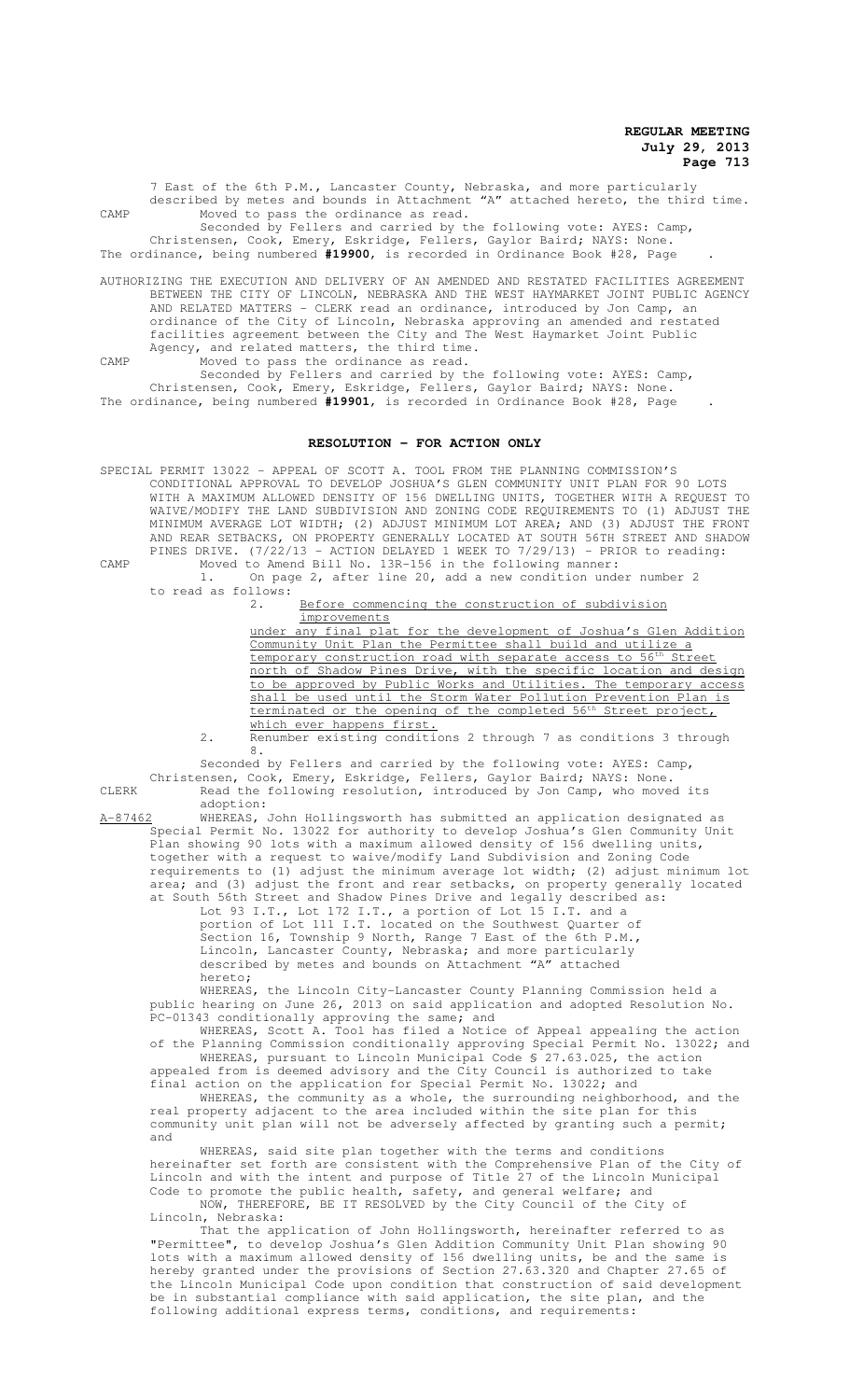| This permit grants the requested adjustments to minimum average<br>1.                                                                                                                                                     |       |                                                                                                                                                                        |  |  |
|---------------------------------------------------------------------------------------------------------------------------------------------------------------------------------------------------------------------------|-------|------------------------------------------------------------------------------------------------------------------------------------------------------------------------|--|--|
| lot width, minimum lot area, and front and rear setbacks.<br>Before commencing the construction of subdivision improvements<br>2.                                                                                         |       |                                                                                                                                                                        |  |  |
| under any final plat for the development of Joshua's Glen Addition Community                                                                                                                                              |       |                                                                                                                                                                        |  |  |
|                                                                                                                                                                                                                           |       | Unit Plan the Permittee shall build and utilize a temporary construction road<br>with separate access to 56 <sup>th</sup> Street north of Shadow Pines Drive, with the |  |  |
|                                                                                                                                                                                                                           |       | specific location and design to be approved by Public Works and Utilities. The                                                                                         |  |  |
|                                                                                                                                                                                                                           |       | temporary access shall be used until the Storm Water Pollution Prevention Plan                                                                                         |  |  |
| is terminated or the opening of the completed 56 <sup>th</sup> Street project, which ever<br>happens first.                                                                                                               |       |                                                                                                                                                                        |  |  |
| 23.<br>Before receiving building permits:                                                                                                                                                                                 |       |                                                                                                                                                                        |  |  |
| The Permittee shall cause to be prepared and submitted to<br>a.<br>the Planning Department a revised and reproducible final plot plan                                                                                     |       |                                                                                                                                                                        |  |  |
| including five copies with all required revisions as listed below:                                                                                                                                                        |       |                                                                                                                                                                        |  |  |
|                                                                                                                                                                                                                           | i.    | Revise the total number of units shown in Note #1 and<br>the density table to provide for up to four dwelling                                                          |  |  |
|                                                                                                                                                                                                                           |       | units on Lot 1, Block 3.                                                                                                                                               |  |  |
|                                                                                                                                                                                                                           | ii.   | Add a general note that states, "Outlot E will                                                                                                                         |  |  |
|                                                                                                                                                                                                                           |       | initially be owned by Hollingsworth but may be deeded<br>to the lot to the north. However, if at such time as                                                          |  |  |
|                                                                                                                                                                                                                           |       | the lot owner to the north releases the option to                                                                                                                      |  |  |
|                                                                                                                                                                                                                           |       | purchase the outlot, it will be deeded at no cost to<br>the Joshua's Glen homeowners association. South 57th                                                           |  |  |
|                                                                                                                                                                                                                           |       | Street and the adjacent sidewalks will be extended                                                                                                                     |  |  |
|                                                                                                                                                                                                                           |       | across Outlot E when the land to the north                                                                                                                             |  |  |
|                                                                                                                                                                                                                           | iii.  | redevelops."<br>Revise the first sentence of Note #20 to state                                                                                                         |  |  |
|                                                                                                                                                                                                                           |       | "Corner lots shall only have one 20' front yard                                                                                                                        |  |  |
|                                                                                                                                                                                                                           |       | setback which shall be applicable to the driveway                                                                                                                      |  |  |
|                                                                                                                                                                                                                           |       | entrance to the lot, where the other front yard<br>setback will only be 10'."                                                                                          |  |  |
|                                                                                                                                                                                                                           | iv.   | Show a pedestrian sidewalk connection from the end of                                                                                                                  |  |  |
|                                                                                                                                                                                                                           | v.    | South 59th Place to the boundary of the development.<br>Add a general note that states "The future sidewalk                                                            |  |  |
|                                                                                                                                                                                                                           |       | connection to the future City bike trail to be                                                                                                                         |  |  |
|                                                                                                                                                                                                                           |       | determined by the Parks and Recreation Department.                                                                                                                     |  |  |
|                                                                                                                                                                                                                           |       | Construction of the sidewalk in Outlot D is not<br>required until such time as the City trail is built.                                                                |  |  |
|                                                                                                                                                                                                                           |       | After a review of alternatives and due to the                                                                                                                          |  |  |
|                                                                                                                                                                                                                           |       | existing floodway and steep topography, an ADA                                                                                                                         |  |  |
|                                                                                                                                                                                                                           | vi.   | compliant location was deemed not practical.<br>Delete the words "PARK AREA" in Outlot D.                                                                              |  |  |
|                                                                                                                                                                                                                           | vii.  | Dimension the amount of right-of-way being dedicated                                                                                                                   |  |  |
|                                                                                                                                                                                                                           | viii. | in South 56 <sup>th</sup> Street.<br>Show the public access easement and private roadway                                                                               |  |  |
|                                                                                                                                                                                                                           |       | in Kayla Court stopping 1' short of the south lot                                                                                                                      |  |  |
|                                                                                                                                                                                                                           |       | line.                                                                                                                                                                  |  |  |
|                                                                                                                                                                                                                           | ix.   | Revise the block numbering to show the lots north of<br>Shailee Court in a separate block.                                                                             |  |  |
|                                                                                                                                                                                                                           | x.    | Revise the waiver table to note the front yard is                                                                                                                      |  |  |
|                                                                                                                                                                                                                           | xi.   | reduced to 10' for corner lots per Note #20.                                                                                                                           |  |  |
|                                                                                                                                                                                                                           |       | Delete all building envelopes, as setbacks shall be<br>per the approved adjustments and general notes.                                                                 |  |  |
|                                                                                                                                                                                                                           | xii.  | Add a general note that states, "All driveways shall                                                                                                                   |  |  |
| $b$ .                                                                                                                                                                                                                     |       | be paired."<br>Submit revised site, grading and drainage, and utility plans                                                                                            |  |  |
| to the satisfaction of Public Works and Utilities.                                                                                                                                                                        |       |                                                                                                                                                                        |  |  |
| The construction plans must substantially comply with the<br>$\sim$ .<br>approved plans.                                                                                                                                  |       |                                                                                                                                                                        |  |  |
| d.                                                                                                                                                                                                                        |       | Final plat(s) must be approved by the City.                                                                                                                            |  |  |
| Before occupying the dwelling units all development and<br>$\uparrow$ 4.                                                                                                                                                  |       |                                                                                                                                                                        |  |  |
| construction shall substantially comply with the approved plans.<br>$4\,5.$<br>All privately-owned improvements shall be permanently                                                                                      |       |                                                                                                                                                                        |  |  |
| maintained by the Permittee or an appropriately established homeowners                                                                                                                                                    |       |                                                                                                                                                                        |  |  |
| association approved by the City.                                                                                                                                                                                         |       |                                                                                                                                                                        |  |  |
| The physical location of all setbacks and yards, buildings,<br>56.<br>parking and circulation elements, and similar matters be in substantial<br>compliance with the location of said items as shown on the approved site |       |                                                                                                                                                                        |  |  |
| plan.<br>The terms, conditions, and requirements of this resolution<br>67.                                                                                                                                                |       |                                                                                                                                                                        |  |  |
| shall run with the land and be binding upon the Permittee, its successors                                                                                                                                                 |       |                                                                                                                                                                        |  |  |
| and assigns.                                                                                                                                                                                                              |       |                                                                                                                                                                        |  |  |
| 78.<br>The Permittee shall sign and return the letter of acceptance<br>to the City Clerk. This step should be completed within 60 days following                                                                          |       |                                                                                                                                                                        |  |  |
| the approval of the special permit. The City Clerk shall file a copy of                                                                                                                                                   |       |                                                                                                                                                                        |  |  |
| the resolution approving the special permit and the letter of acceptance<br>with the Register of Deeds, filing fees therefor to be paid in advance by                                                                     |       |                                                                                                                                                                        |  |  |
| the Permittee. Building permits will not be issued unless the letter of                                                                                                                                                   |       |                                                                                                                                                                        |  |  |
| acceptance has been filed.                                                                                                                                                                                                |       |                                                                                                                                                                        |  |  |

Introduced by Jon Camp

Seconded by Fellers and carried by the following vote: AYES: Camp, Christensen, Cook, Emery, Eskridge, Fellers, Gaylor Baird; NAYS: None.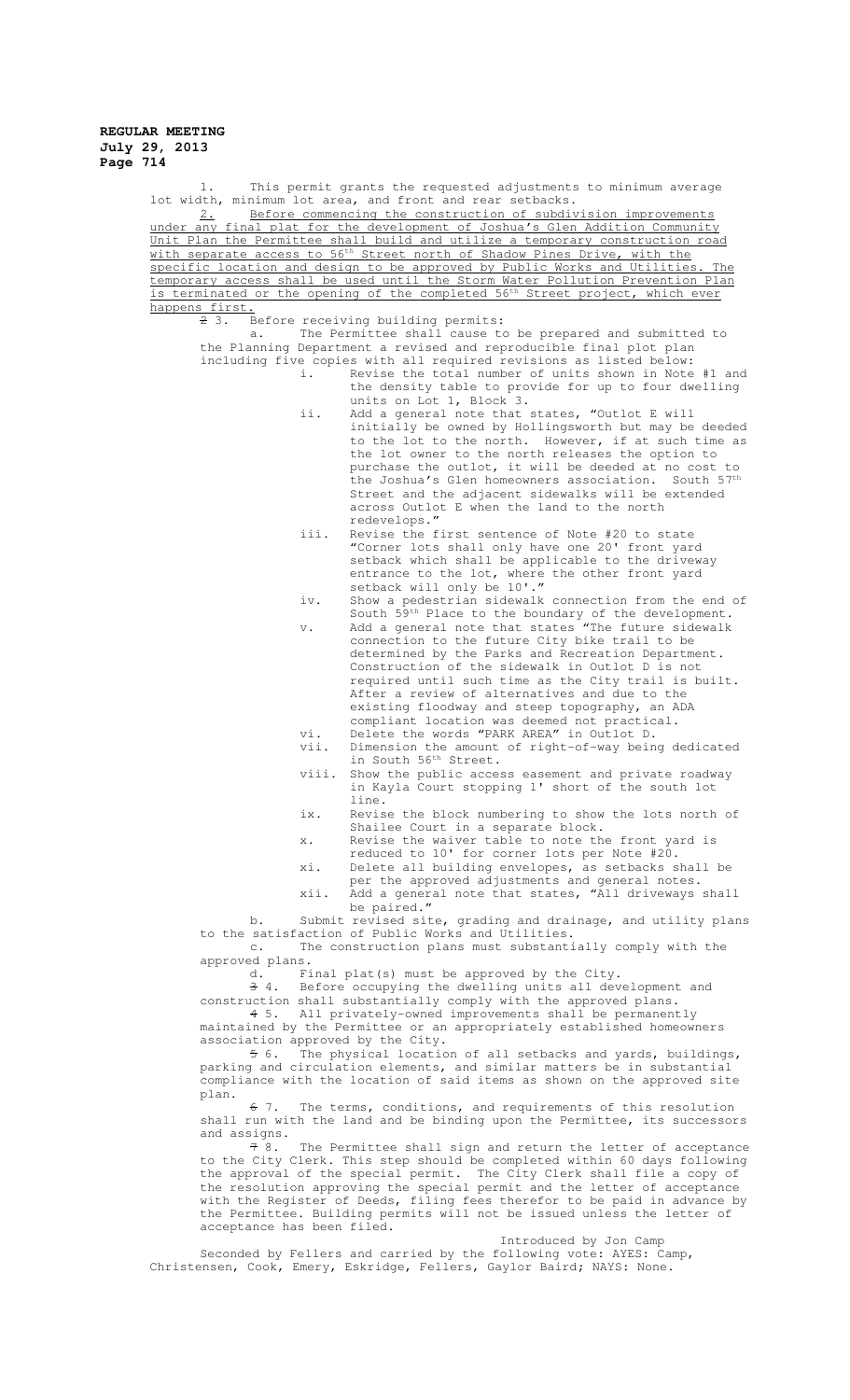## **RESOLUTION FOR RECONSIDERATION**

RESOLUTION A-87439 APPROVING THE APPLICATION OF YARD INVESTMENTS DBA GATE 25 FOR A CLASS C LIQUOR LICENSE AT 300 CANOPY STREET, SUITE 140 - PRIOR to reading:<br>CHRISTENSEN Moved to Reconsider Resolution A-87439. Moved to Reconsider Resolution A-87439. Seconded by Gaylor Baird and carried by the following vote: AYES: Camp, Christensen, Cook, Emery, Eskridge, Fellers, Gaylor Baird; NAYS: None. COOK Moved to remove the Restriction from the resolution. Seconded by Christensen and carried by the following vote: AYES: Camp, Christensen, Cook, Emery, Eskridge, Fellers, Gaylor Baird; NAYS: None. CAMP Moved to readopt the resolution as amended. Seconded by Fellers and carried by the following vote: Camp, Christensen, Cook, Emery, Eskridge, Fellers, Gaylor Baird; NAYS: None. CLERK Read the following resolution, introduced by Jon Camp, who moved its adoption:<br><u>A-87439</u> BE BE IT RESOLVED by the City Council of the City of Lincoln, Nebraska: That after hearing duly had as required by law, consideration of the facts of this application, the Nebraska Liquor Control Act, and the pertinent City ordinances, the City Council recommends that the application of Yard Investments dba Gate 25 for a Class "C" liquor license at 300 Canopy Street, Suite 140, Lincoln, Nebraska, for the license period ending October 31, 2013, be approved with the condition that: 1. Applicant must successfully complete the responsible beverage server training course required by Section 5.04.035 of the Lincoln Municipal Code within 30 days of approval of this resolution. 2. All employees must possess a valid Responsible Beverage Server/Seller Permit as required by Section 5.04.124 of the Lincoln Municipal Code.

3. The premises must comply in every respect with all city and state regulations.

There be no business or personal alcohol related offenses by the<br>thin the first vear after approval. applicant within the first year after approval.

The City Clerk is directed to transmit a copy of this resolution to the Nebraska Liquor Control Commission.

Introduced by Jon Camp Seconded by Fellers and carried by the following vote: AYES: Camp, Christensen, Cook, Emery, Eskridge, Fellers, Gayolor Baird; NAYS: None.

#### **ORDINANCES - 1ST READING & RELATED RESOLUTIONS (as required)**

- AMENDING THE PAY SCHEDULES FOR CERTAIN EMPLOYEE GROUPS BY ADJUSTING THE SCHEDULES OF ANNUAL, MONTHLY, BIWEEKLY AND HOURLY PAY RANGE EQUIVALENTS FOR EMPLOYEES WHOSE CLASSIFICATIONS ARE ASSIGNED TO THE PAY RANGES PREFIXED BY THE LETTER "A," TO BE EFFECTIVE AUGUST 15, 2013 - CLERK read an ordinance, introduced by Jonathan Cook, adopting pay schedules and schedules of pay ranges for employees of the City of Lincoln, Nebraska whose classification are assigned to pay ranges prefixed by the letter "A"; and repealing Ordinance No. 19601, passed by the City Council on August 15, 2011, the first time.
- AMENDING THE PAY SCHEDULES FOR CERTAIN EMPLOYEE GROUPS BY ADJUSTING THE SCHEDULES OF ANNUAL, MONTHLY, BIWEEKLY AND HOURLY PAY RANGE EQUIVALENTS FOR EMPLOYEES WHOSE CLASSIFICATIONS ARE ASSIGNED TO THE PAY RANGES PREFIXED BY THE LETTER "C, " TO BE EFFECTIVE AUGUST 15, 2013 - CLERK read an ordinance, introduced by Jonathan Cook, adopting pay schedules and schedules of pay ranges for employees of the City of Lincoln, Nebraska whose classification are assigned to pay ranges prefixed by the letter "C"; and repealing Ordinance No. 19601, passed by the City Council on August 15, 2011, the first time.
- AMENDING THE PAY SCHEDULES FOR CERTAIN EMPLOYEE GROUPS BY ADJUSTING THE SCHEDULES OF ANNUAL, MONTHLY, BIWEEKLY AND HOURLY PAY RANGE EQUIVALENTS FOR EMPLOYEES WHOSE CLASSIFICATIONS ARE ASSIGNED TO THE PAY RANGES PREFIXED BY THE LETTER "E," TO BE EFFECTIVE AUGUST 15, 2013 - CLERK read an ordinance, introduced by Jonathan Cook, adopting pay schedules and schedules of pay ranges for employees of the City of Lincoln, Nebraska whose classification are assigned to pay ranges prefixed by the letter "E"; and repealing Ordinance No. 19601, passed by the City Council on August 15, 2011, the first time.
- AMENDING THE PAY SCHEDULES FOR CERTAIN EMPLOYEE GROUPS BY ADJUSTING THE SCHEDULES OF ANNUAL, MONTHLY, BIWEEKLY AND HOURLY PAY RANGE EQUIVALENTS FOR EMPLOYEES WHOSE CLASSIFICATIONS ARE ASSIGNED TO THE PAY RANGES PREFIXED BY THE LETTER "F," TO BE EFFECTIVE AUGUST 15, 2013 - CLERK read an ordinance, introduced by Jonathan Cook, adopting pay schedules and schedules of pay ranges for employees of the City of Lincoln, Nebraska whose classification are assigned to pay ranges prefixed by the letter "F"; and repealing Ordinance No. 19601, passed by the City Council on August 15, 2011, the first time.
- AMENDING THE PAY SCHEDULES FOR CERTAIN EMPLOYEE GROUPS BY ADJUSTING THE SCHEDULES OF ANNUAL, MONTHLY, BIWEEKLY AND HOURLY PAY RANGE EQUIVALENTS FOR EMPLOYEES WHOSE CLASSIFICATIONS ARE ASSIGNED TO THE PAY RANGES PREFIXED BY THE LETTER "M," TO BE EFFECTIVE AUGUST 15, 2013 - CLERK read an ordinance, introduced by Jonathan Cook, adopting pay schedules and schedules of pay ranges for employees of the City of Lincoln, Nebraska whose classification are assigned to pay ranges prefixed by the letter "M"; and repealing Ordinance No. 19601, passed by the City Council on August 15, 2011, the first time.